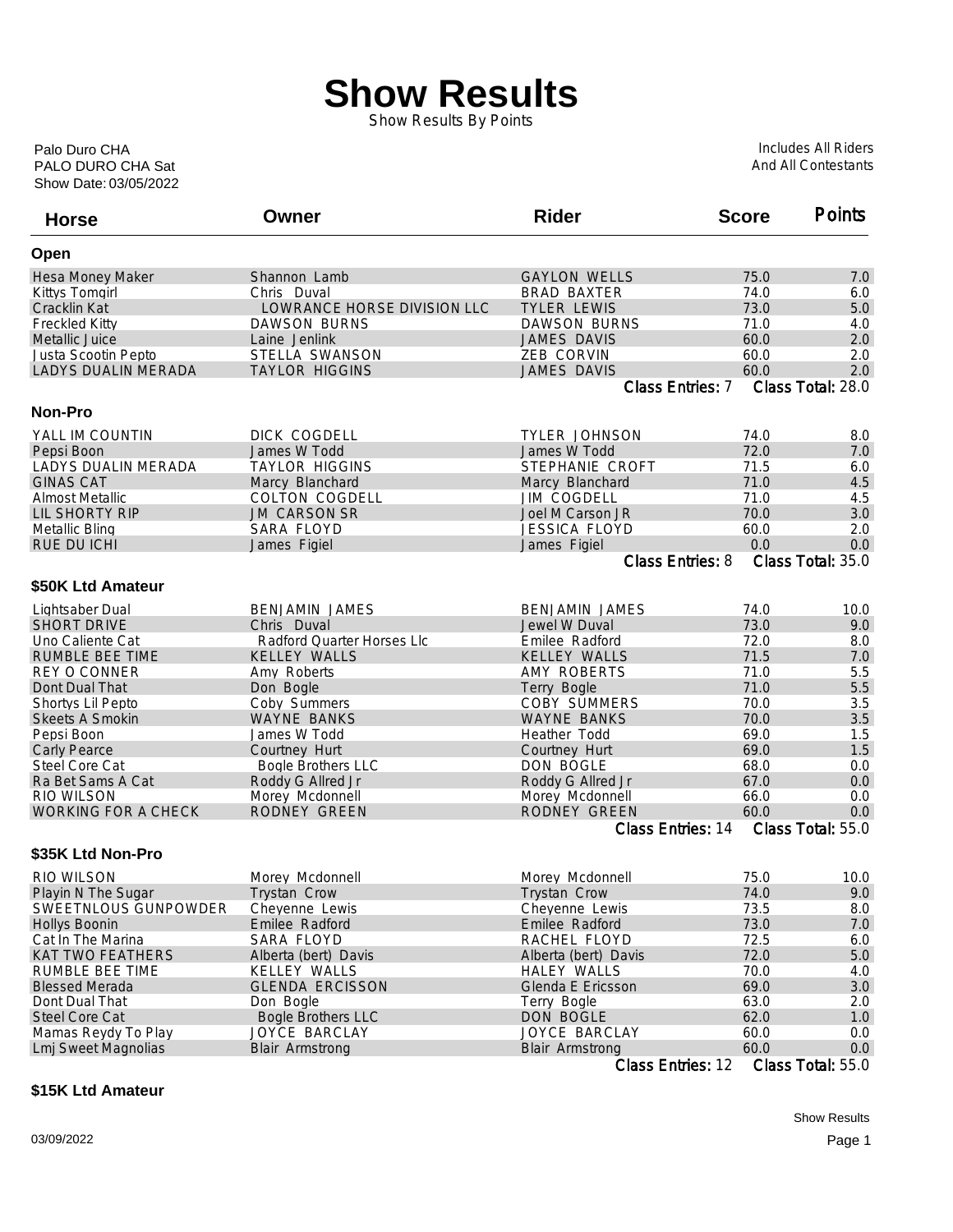| <b>Horse</b>               | Owner                       | <b>Rider</b>             | <b>Score</b> | <b>Points</b>     |
|----------------------------|-----------------------------|--------------------------|--------------|-------------------|
| \$15K Ltd Amateur          |                             |                          |              |                   |
| <b>KAT TWO FEATHERS</b>    | Alberta (bert) Davis        | Seondra Paintin          | 74.0         | 7.0               |
| Pe Lena Starlight          | Jeff Decker                 | Jenna Decker             | 73.0         | 6.0               |
| Quejanaswinninstreak       | Trystan Crow                | Mary Crow                | 72.0         | 5.0               |
| <b>WANNA BE TUFF</b>       | Danni Jo Oliveira           | Danni Jo Oliveira        | 71.5         | 4.0               |
| <b>GENUINE GOLD REY</b>    | <b>WAYNE BANKS</b>          | Roxane Banks             | 71.0         | 3.0               |
| <b>SMART LITTLE CATT</b>   | Emily Kay Smith             | Emily Kay Smith          | 69.0         | 2.0               |
| <b>JACK AND JEWEL</b>      | Coby Summers                | Joli Summers             | 60.0         | 1.0               |
|                            |                             | Class Entries: 7         |              | Class Total: 28.0 |
| \$25K Ltd Novice Horse     |                             |                          |              |                   |
| Tin Man                    | <b>STELLA SWANSON</b>       | <b>ZEB CORVIN</b>        | 76.0         | 10.0              |
| Hollys Boonin              | Emilee Radford              | Jose Cruz                | 75.0         | 9.0               |
| <b>True Believers</b>      | Shannon Lamb                | <b>GAYLON WELLS</b>      | 74.0         | 8.0               |
| Spot Of Hot Metal          | SHERRYL COURSON             | SHANE DECKER             | 73.5         | 6.5               |
| <b>Freckled Kitty</b>      | <b>DAWSON BURNS</b>         | <b>DAWSON BURNS</b>      | 73.5         | 6.5               |
| Lil Woody Cat              | Marcy Blanchard             | Don Pooley               | 73.0         | 4.5               |
| <b>Battle Reys</b>         | Mark Akin                   | NATHEN ANDERSON          | 73.0         | 4.5               |
| Patarey                    | <b>TYLOR R TODD</b>         | JAMES DAVIS              | 72.5         | 3.0               |
| Reysin Miss Catalena       | Kim C Garner                | TERYN LEE MUENCH         | 72.0         | 2.0               |
| Metallic White             | Danni Jo Oliveira           | Kristi Johns             | 71.5         | 1.0               |
| Smooth Cherry Bomb         | Wayne Amos                  | <b>JAMES DAVIS</b>       | 71.0         | 0.0               |
| Metallic Benz              | David McElvea               | <b>AUSTIN BLAKE</b>      | 70.0         | 0.0               |
| <b>Hey Lil Sister</b>      | Holly Jackson Muench        | <b>TERYN LEE MUENCH</b>  | 69.0         | 0.0               |
| Rosa Del Pepto             | STELLA SWANSON              | <b>ZEB CORVIN</b>        | 65.0         | 0.0               |
| Hughesurhuckleberry        | NATHEN ANDERSON             | NATHEN ANDERSON          | 60.0         | 0.0               |
| One Tuff Boon              | LOWRANCE HORSE DIVISION LLC | <b>TYLER LEWIS</b>       | 0.0          | 0.0               |
|                            |                             | <b>Class Entries: 16</b> |              | Class Total: 55.0 |
| \$5K Ltd Novice Horse      |                             |                          |              |                   |
|                            |                             |                          |              |                   |
| Megician                   | <b>Gil Siqueiros</b>        | <b>ZEB CORVIN</b>        | 76.0         | 10.0              |
| Sundance Jessie            | Shannon Lamb                | <b>GAYLON WELLS</b>      | 75.0         | 9.0               |
| Metalofhonor               | <b>BENJAMIN JAMES</b>       | <b>SHANE DECKER</b>      | 74.0         | 8.0               |
| Metallic Benz              | David McElyea               | <b>AUSTIN BLAKE</b>      | 73.5         | 7.0               |
| <b>LOOKIN SNEAKY</b>       | Delena K Avara              | <b>AUSTIN BLAKE</b>      | 73.0         | 5.5               |
| One Tuff Boon              | LOWRANCE HORSE DIVISION LLC | <b>TYLER LEWIS</b>       | 73.0         | 5.5               |
| Rubys Boon 16              | STELLA SWANSON              | LINDA WERNER             | 72.5         | 4.0               |
| Catastrophic Boon          | Susan Tavernier             | Jose Cruz                | 72.0         | 3.0               |
| <b>True Smooth</b>         | Mary E Boyd                 | <b>ZEB CORVIN</b>        | 71.0         | 2.0               |
| Kait Mcannon               | NATHEN ANDERSON             | NATHEN ANDERSON          | 70.0         | 0.5               |
| Speak To A Girl            | Carroll Gates               | Michael Seaton           | 70.0         | 0.5               |
| Reyzin The Bets            | Carroll Gates               | Michael Seaton           | 69.0         | 0.0               |
| <b>Metallic Flick</b>      | LOWRANCE HORSE DIVISION LLC | <b>TYLER LEWIS</b>       | 69.0         | $0.0\,$           |
| WR Smart Pepto Cat         | Darren Bednar               | NATHEN ANDERSON          | 63.0         | 0.0               |
| Cr Ruff N Tuff             | Travis Krein                | <b>BRAD BAXTER</b>       | 60.0         | 0.0               |
| <b>Baby Spyce</b>          | Radford Quarter Horses Llc  | Jose Cruz                | 60.0         | 0.0               |
| Reyvenge                   | Gale Knickelbein            | <b>TERYN LEE MUENCH</b>  | 60.0         | 0.0               |
| Reyluna                    | <b>DAWSON BURNS</b>         | <b>DAWSON BURNS</b>      | 60.0         | 0.0               |
| Miles Of Metallic          | Miles Decker                | <b>BRAD BAXTER</b>       | 60.0         | 0.0               |
| <b>Lightly Spoken</b>      | Gale Knickelbein            | <b>TERYN LEE MUENCH</b>  | 0.0          | 0.0               |
|                            |                             | Class Entries: 20        |              | Class Total: 55.0 |
| \$25K Novice Horse Non-Pro |                             |                          |              |                   |
| True Relievers             | Shannon Lamh                | SHANNON LAMR             | 750          | 100               |

| <b>True Believers</b> | Shannon Lamb         | SHANNON LAMB        | 75.0 | 10.0 |
|-----------------------|----------------------|---------------------|------|------|
| A Lil Catty           | COLTON COGDELL       | COLTON COGDELL      | 74.5 | 9.0  |
| Cjs Tuff Chiquita     | CHRISTINA DELPOZO    | CHRISTINA DELPOZO   | 74.0 | 8.0  |
| Skiddish              | TOBY LEBLANC         | TOBY LEBLANC        | 73.5 | 7.0  |
| Reychel Cat           | MARK PEARSON         | MARK PEARSON        | 73.0 | 6.0  |
| Ricochet Off Da Boon  | Holly Jackson Muench | <b>HOLLY MUENCH</b> | 72.0 | 5.0  |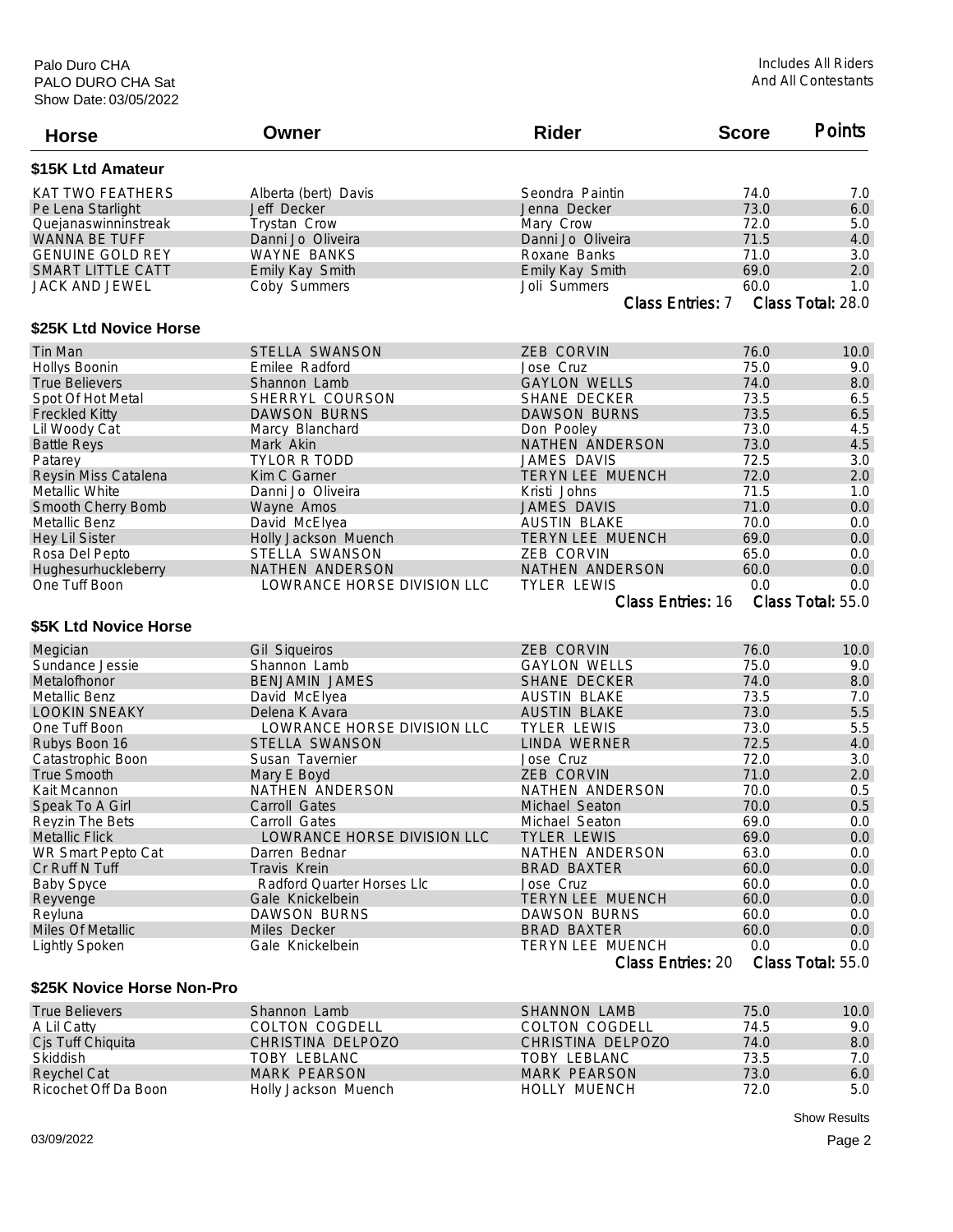| <b>Horse</b>                   | Owner                       | <b>Rider</b>                         | <b>Score</b> | <b>Points</b>            |
|--------------------------------|-----------------------------|--------------------------------------|--------------|--------------------------|
| \$25K Novice Horse Non-Pro     |                             |                                      |              |                          |
| Cat In The Marina              | SARA FLOYD                  | <b>JESSICA FLOYD</b>                 | 71.5         | 4.0                      |
| <b>Kitty Whistle</b>           | Ryder Carpenter             | RYDER CARPENTER                      | 71.0         | 3.0                      |
| <b>Ginger Spice</b>            | Tyler E Johnson             | LUCCHESE JOHNSON                     | 70.0         | 2.0                      |
| Gar One Time Cat               | Jeff Decker                 | JEFF DECKER                          | 60.0         | 1.0                      |
| Klassy                         | DICK COGDELL                | DICK COGDELL                         | 0.0          | 0.0                      |
| Hughesurhuckleberry            | NATHEN ANDERSON             | NICOLE ANDERSON                      | 0.0          | 0.0                      |
|                                |                             | Class Entries: 12                    |              | Class Total: 55.0        |
| \$2,000 Ltd Rider              |                             |                                      |              |                          |
| PRETTY LIL BOONLIGHT           | Coby Summers                | Joli Summers                         | 73.0         | 7.0                      |
| Pe Lena Starlight              | Jeff Decker                 | Jenna Decker                         | 72.0         | 6.0                      |
| Metro Fletch                   | Marcy Blanchard             | Katelynn Miller                      | 71.5         | 5.0                      |
| Gloria Boon                    | Kimberly Miller             | Colby Lee                            | 71.0         | 4.0                      |
| Wbr Itchy By Choice            | Berry Banks                 | Trevor Klein                         | 70.0         | 3.0                      |
| <b>JOH METAL PRINCESS</b>      | <b>SKIP JONES</b>           | Lauren Mcnamee                       | 69.0         | 2.0                      |
| SPOONALENA                     | <b>TOBY LEBLANC</b>         | TATE LEE LEBLANC                     | 67.0         | 1.0                      |
|                                |                             | Class Entries: 7                     |              | Class Total: 28.0        |
| Youth                          |                             |                                      |              |                          |
| Taliate                        | Casey Green                 | Preslie Green                        | 75.0         | 9.0                      |
| SWEETNLOUS GUNPOWDER           | Cheyenne Lewis              | Cheyenne Lewis                       | 74.0         | 8.0                      |
| <b>SHORT DRIVE</b>             | Chris Duval                 | Jewel W Duval                        | 73.0         | 7.0                      |
| Warlock                        | Owen Cogdell                | <b>OWEN COGDELL</b>                  | 72.0         | 6.0                      |
| El Gato Bonito                 | Karen L Carson              | Joel M CARSON IV                     | 71.0         | 5.0                      |
| <b>Metallic Flick</b>          | LOWRANCE HORSE DIVISION LLC | Wyatt Lewis                          | 70.0         | 4.0                      |
| <b>Classic Blues</b>           | Pip Mccormick               | <b>Tiffanie R Mccormick</b>          | 66.0         | 3.0                      |
| Lottie Pearl                   | <b>Trystan Crow</b>         | <b>Trystan Crow</b>                  | 65.0         | 2.0                      |
| One Time Troubadour            | Karen L Carson              | CHRIS J CARSON                       | 63.0         | 1.0                      |
|                                |                             | Class Entries: 9                     |              | Class Total: 45.0        |
| \$5K Novice Horse Non-Pro      |                             |                                      |              |                          |
| Sundance Jessie                | Shannon Lamb                | <b>SHANNON LAMB</b>                  | 74.0         | 10.0                     |
| Metalofhonor                   | <b>BENJAMIN JAMES</b>       | <b>BENJAMIN JAMES</b>                | 73.0         | 9.0                      |
| <b>Kitty Whistle</b>           | Ryder Carpenter             | RYDER CARPENTER                      | 72.5         | 7.5                      |
| Oh Hazel Rey                   | <b>MARK PEARSON</b>         | <b>MARK PEARSON</b>                  | 72.5         | 7.5                      |
| Kats In My Daiseys             | James Figiel                | James Figiel                         | 72.0         | 5.5                      |
| M And M Cat                    | SHERRYL COURSON             | SHERRYL COURSON                      | 72.0         | 5.5                      |
| <b>Countin The Bucks</b>       | DICK COGDELL                | DICK COGDELL                         | 71.5         | 4.0                      |
| Mr Nite Linger                 | DICK COGDELL                | KIPPI COGDELL                        | 71.0         | 3.0                      |
| Reyn Dance Maggie              | Trystan Crow                | Trystan Crow                         | 70.0         | $1.5$                    |
| Lmj Sweet Magnolias            | Blair Armstrong             | Blair Armstrong                      | 70.0         | 1.5                      |
| <b>Dancing Metallic</b>        | ANDY/JANELLE MICHAEL        | JANELLE MICHAEL                      | 69.0         | 0.0                      |
|                                |                             | <b>JESSICA FLOYD</b>                 |              |                          |
| Crazy For Cats                 | Jessica Floyd               |                                      | 68.0         | 0.0                      |
| <b>Castin Crowns</b>           | Jessica Floyd               | <b>JESSICA FLOYD</b>                 | 60.0         | 0.0                      |
| Cr Ruff N Tuff                 | Travis Krein                | Travis Krein                         | 60.0         | 0.0                      |
| <b>Baby Spyce</b>              | Emilee Radford              | Emilee Radford                       | 60.0         | 0.0                      |
| Pepto Metallic                 | <b>JIM COGDELL</b>          | <b>COLTON COGDELL</b>                | 60.0         | 0.0                      |
| Kait Mcannon                   | NATHEN ANDERSON             | NICOLE ANDERSON<br>Class Entries: 17 | 60.0         | 0.0<br>Class Total: 55.0 |
| <b>Senior World Open</b>       |                             |                                      |              |                          |
|                                | Shannon Lamb                | <b>GAYLON WELLS</b>                  | 75.0         |                          |
| Hesa Money Maker               |                             | Class Entries: 1                     |              | 0.0<br>Class Total: 0.0  |
| Senior World \$50K Ltd Amateur |                             |                                      |              |                          |
|                                |                             |                                      |              |                          |
| Skeets A Smokin                | <b>WAYNE BANKS</b>          | <b>WAYNE BANKS</b>                   | 70.0         | 0.0                      |

| Skeets A Smokin     | WAYNE BANKS     | WAYNE BANKS     | 70.C  |  |
|---------------------|-----------------|-----------------|-------|--|
| RIO WILSON          | Morey Mcdonnell | Morey Mcdonnell | .66.u |  |
| WORKING FOR A CHECK | RODNEY GREEN    | RODNEY GREEN    | 60.C  |  |
|                     |                 |                 |       |  |